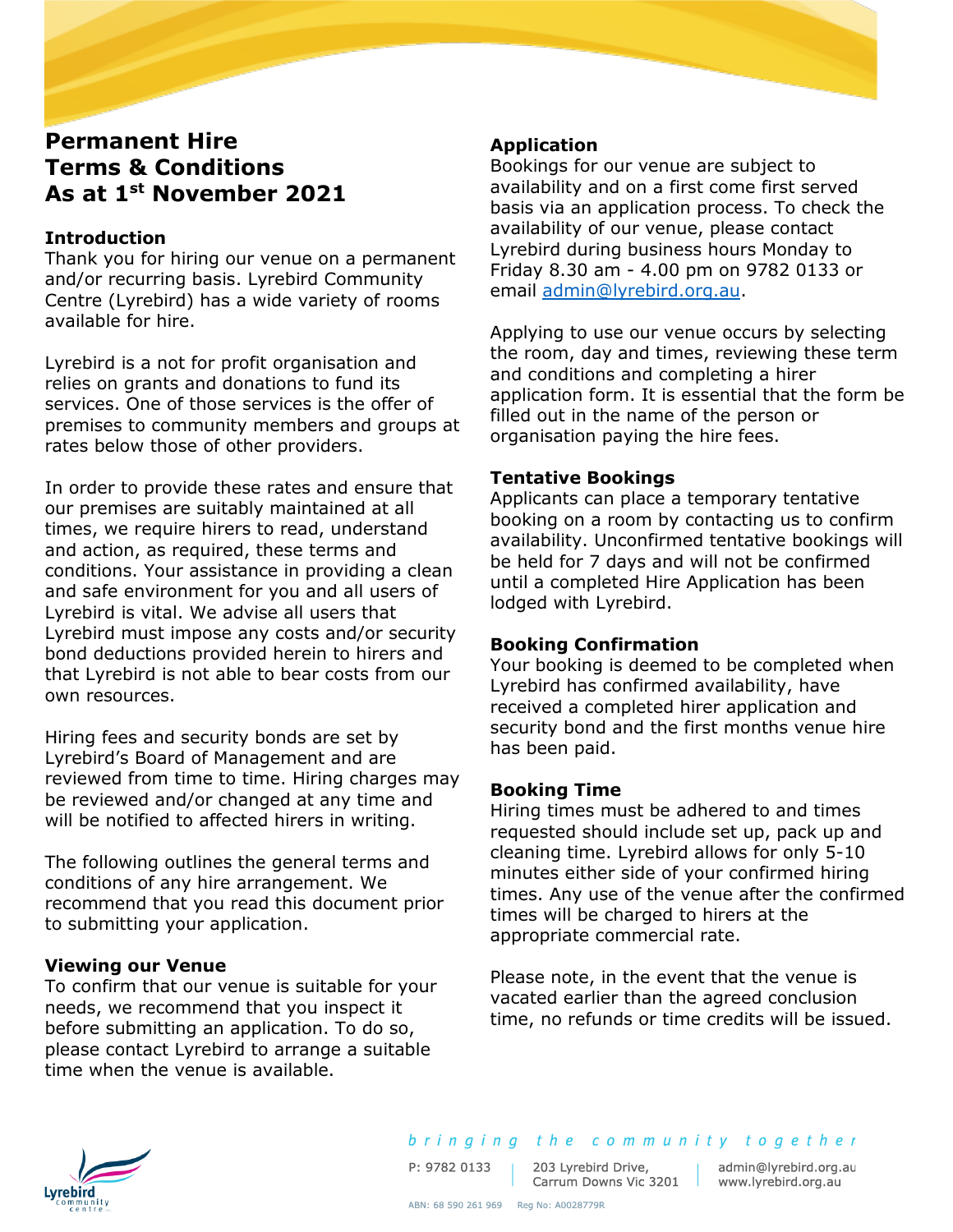## **Permanent Hirer's Criteria**

Permanent hirers must comply with the following additional criteria:

- Bookings are for a maximum of 12 months, with all hire periods expiring on  $31<sup>st</sup>$ December each year.
- Security bonds will be retained for the total term of the agreement. If the Hirer intends to apply for a subsequent period, Lyrebird may continue to hold the security bond if requested.
- Permanent hirers fees will be invoiced one month in advance and must be paid according to the terms as indicated on the invoice.
- Any outstanding fees for the year must be paid prior to the next year's booking allocations being confirmed.
- 30 days notice of cancellation of hire must be received in writing by Lyrebird.

#### **Area Booked**

Hirers may only use the rooms that have been booked and paid for. Lyrebird reserves the right to book any other portion of the building at the same time (including any adjoining meeting rooms).

#### **Keys**

A key and security card should be collected from Lyrebird during office hours (Monday to Friday between 8.30 am - 4.00 pm) and no earlier than 24 hours prior to the booking commencement. The key and security card must be returned within two business days following the conclusion of hire. If these are not returned, replacement costs may be deducted from the Hirer's security bond. This may include the cost of deploying a locksmith.

Should a key be lost, Lyrebird must be notified as soon as possible. For security reasons, any form of identification to the venue must not be kept with the key.

## **Right to Access**

Authorised Lyrebird staff and contractors are at all times entitled to access any and every part of the venue. Any instruction given by an authorised representative to any person admitted by the Hirer shall be obeyed, however, such instructions should not interfere with the operation of the hire purpose.

## **Restricted & Prohibited Activities**

Applicants are advised that the following activities are prohibited:

- Sub-letting
- Tap dancing or any other activity that has the potential to damage flooring
- The application of any substance, including wax
- Smoking inside or within 10 metres of any entrance. All butts must be disposed of appropriately
- Any other activity that may cause damage to the venue

Hirers risk losing their security bond if it is found that they, or any guest, breach any of these requirements.

#### **Disorderly or Illegal Behavior**

Hirers and their guests are required to comply with all current laws, regulations and policies. No smoking, spitting, obscene or insulting language or disorderly behaviour or damage to property is permitted.

Undertaking this behaviour may warrant expulsion and forfeiture of part or whole of the security bond.

Any illegal behaviour will result in immediate expulsion, full forfeiture of the security bond and any illegal activity will be reported to Victoria Police.



P: 9782 0133

203 Lyrebird Drive, 203 Lyrebird Drive, admin@lyrebird.org.<br>Carrum Downs Vic 3201 www.lyrebird.org.au

admin@lyrebird.org.au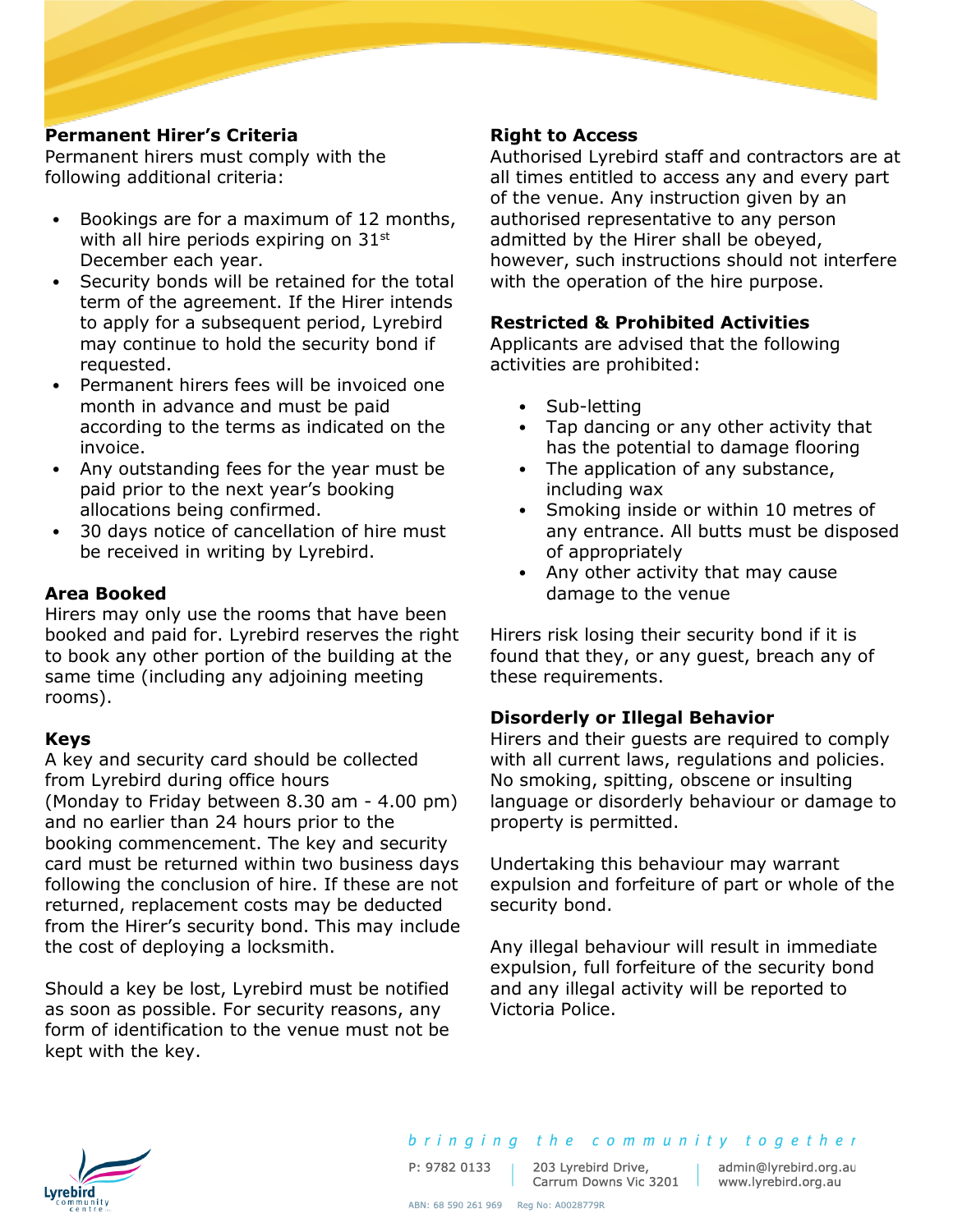#### **Security Bond**

Hirers are required to pay a \$500 Security Bond when hiring our venue outside of our normal business hours (i.e. Monday to Friday 8.30 am - 4.00 pm). This is held in trust as security against any loss or damages to the building, fixtures, fittings, furniture or appliances. This is also used as a guarantee for maintaining the venue in a clean state and compliance with the terms and conditions of hire.

Security bonds must be paid prior to the date of the first booking. Failure to pay the security bond may result in cancellation of the booking.

In the event that the venue is damaged or left in an unclean state, or if there is a breach of these terms and conditions, Lyrebird reserves the right to withhold part or all of the security bond to cover the cost of repairs or cleaning. If the costs of any repairs exceed the amount of the security bond, the Hirer may also be charged any additional amount.

The prescribed security bond deductions are as follows:

- Damage charged at the cost of repairs
- Activation of Fire Alarm full security bond forfeiture and any additional costs
- Additional cleaning– minimum \$200
- Any illegal activity full security bond forfeiture & Police report
- Lyrebird staff callout fee minimum \$100
- Non activation of alarm \$70
- Failure to turn off lights, air-conditioning or heating - \$50

The security bond will be released once keys and security card have been returned and full compliance with these terms and conditions has been confirmed. The security bond will be held by Lyrebird until any dispute (if any should arise) has been resolved.

Security bond refunds may take up to 7 days to process and will only be refunded to the payee listed on the payment of fees receipt.

#### **Damage to Building & Surrounds**

The Hirer is responsible for the costs of repairing damage to the building, fixtures, fittings and contents (fair wear and tear accepted) if it has occurred during their hiring time. If the cost to repair the venue exceeds the amount of the security bond, Lyrebird will seek to recover the costs from the Hirer.

Floors, walls, blinds or any other part of the building or any fittings or furniture, must not be broken, scratched or damaged in anyway. Nails and screws may not be used. No notices, signs, advertisements or fittings of any kind can be erected in the venue, or affixed to the walls, doors, fittings or furniture or any other portion of the venue without the prior consent of Lyrebird. If consent is granted the aforementioned must be removed from the venue at the conclusion of each hire period.

Lyrebird shall not be liable for any loss or damage sustained by the Hirer or any person, firm or corporation entrusting to or supplying any article or thing to the Hirer by reason of any such article or thing being lost, damaged or stolen. The Hirer shall indemnify Lyrebird against any claim by any such person, form or corporation in respect of such article or thing.

All vehicles must be parked in the car park. Under no circumstances should cars or trucks be driven on to the grass or paved area. Costs may be incurred if these areas be damaged. Vehicles must not use the driveway into the car park as a drop off point and vehicles that park in the designated disabled car parks must display the appropriate permit. These will be patrolled and fines may be incurred.

Any damage found on your arrival at the venue should be logged on our after-hours answering service by phoning 9782 0133. Name, contact and damage details should be left. Unless notified, we will assume that damage has occurred during your hiring time and you may be liable for all repair or replacement costs.



203 Lyrebird Drive, admin@lyrebird.org.au<br>Carrum Downs Vic 3201 www.lyrebird.org.au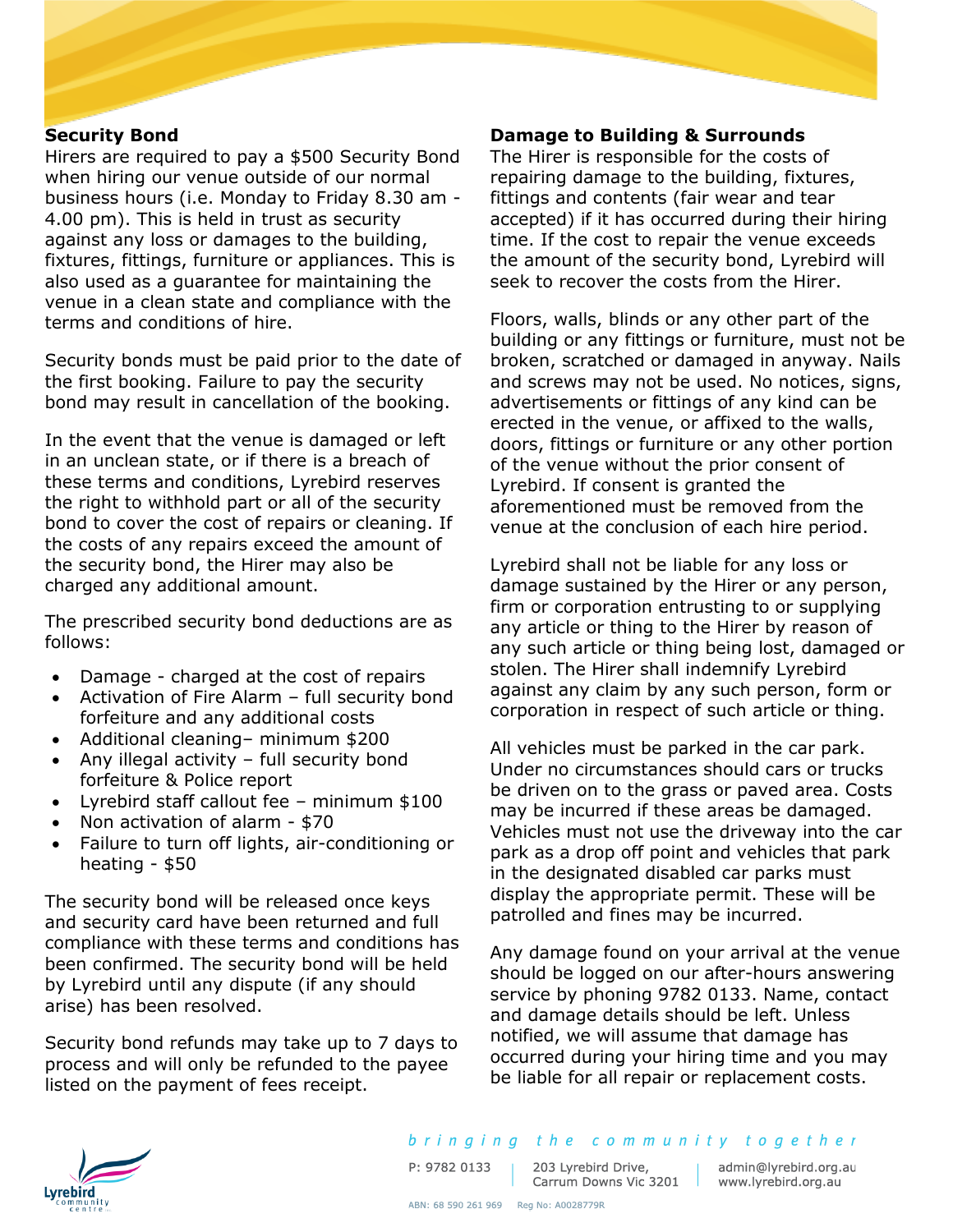#### **Cleaning**

Lyrebird is used by many hirers and a high standard of cleanliness is expected from all. We respectfully request that all hirers assist us by leaving the venue ready for the next user by:-

- Wiping down tables where necessary
- Returning all chairs and tables to storerooms or in the position in which they were found (photos showing room set up are displayed in each room)
- Ensuring all floors are swept and/or vacuumed and are scratch free
- Cleaning and/or removing any spills, dirt, rubbish, or any other substances
- Ensuring that kitchen surfaces, equipment and appliances are clean
- Removing all food and waste

If additional cleaning requirements are identified during post-hire inspections, extra cleaning costs may be incurred or deducted from the Hirer's security bond.

Cleaning equipment can be found in the cleaning cupboard in the main hallway or in the cupboard in the Lyrebird Hall.

#### **Storage of Equipment**

No personal property or property belonging to a Hirer may be stored in our venue without prior written consent.

Any such consent is subject to the Hirer accepting full responsibility for any loss, damage or misuse of the equipment. Lyrebird does not accept any responsibility for losses or damage, irrespective of the circumstances.

#### **Kitchen Facilities**

The Hirer shall leave the kitchen, including fixtures, appliances and utensils, in a clean and tidy condition. All rubbish must be removed. If this is not done, Lyrebird reserves the right to deduct the cost of cleaning and/or rubbish removal from the Hirer's security bond or to charge the Hirer for any extra charges incurred.

#### **Security**

Lyrebird's security company checks the premises routinely. However, should it be necessary for them to take action due to late closure or noise levels on the premises or surrounds, this will forfeit full security bond held. Should Lyrebird's security company or any Lyrebird representative be required to attend the premises for any reason in relation to your hiring, a callout fee will be charged.

Whilst the Carrum Downs Library shares the building with Lyrebird, the two are run separately. Should any difficulty or issue arise with the alarm system, one of the emergency contacts listed below should be notified to rectify the matter.

As a hirer, running a business out of our venue, it is your responsibility to ensure the security of our building and the safety of your clients:-

- Ensure vehicles are parked in the venue car park, locked and valuables not openly displayed.
- Be observant of who is entering the building and where able, restrict access by locking one or both of the front doors.
- We recommend that anyone leaving the premises after dark be accompanied.
- Children should not be allowed to roam the building unattended.

Safety is of paramount importance, if necessary call:-

- Victoria Police on 000
- Police Assistance Line 131 444
- Carrum Downs Police Station 8770 4100
- Lyrebird Representative 0400 266 448
- Lyrebird Representative 0409 230 234
- Quad Security 1300 881 823



bringing the community together

P: 9782 0133

203 Lyrebird Drive,

admin@lyrebird.org.au 203 Lyrebird Drive, admin@lyrebird.org.<br>Carrum Downs Vic 3201 www.lyrebird.org.au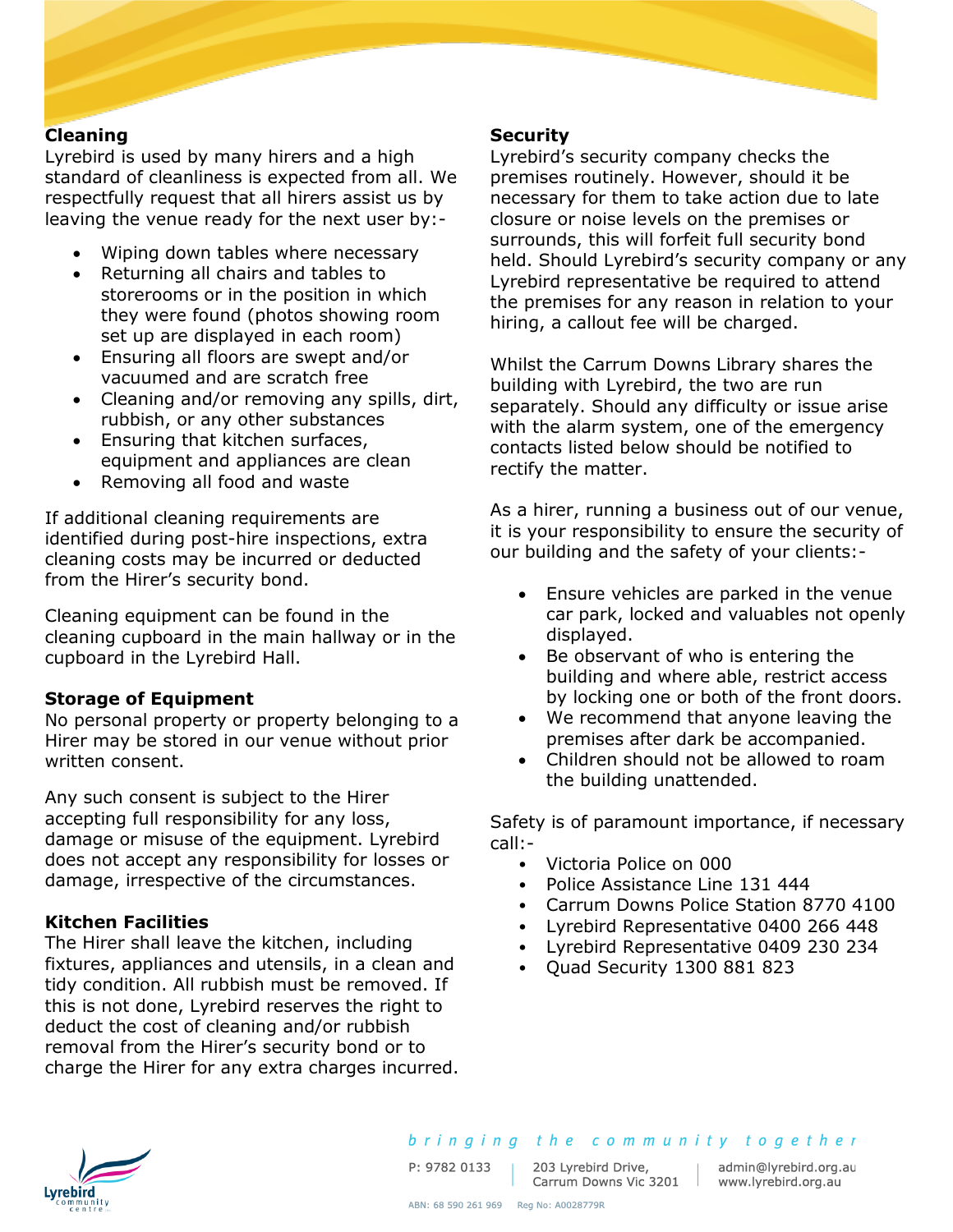## **Insurance and Indemnity**

The Hirer shall at all times during the hire period be the holder of a current public liability insurance policy in respect of the activities specified for a minimum coverage sum of \$10 million. A copy of a certificate of currency must be provided in order for Lyrebird to confirm an applicant's booking.

The Hirer agrees to indemnify and to keep indemnified, Lyrebird Community Centre Inc., its servants and agents, and each of them from and against all actions, costs, claims, charges, expenses, penalties, demands and damages whatsoever which may be brought or made or claimed against them, or any of them, in connection with the Hirer's behaviour or purported behaviour of its obligations under the agreement to hire Lyrebird's venue and be directly related to the negligent acts, errors or omission of the Hirer.

The Hirer's liability to indemnify Lyrebird shall be reduced proportionally to the extent that any act or omission of Lyrebird, its servants or agents, contributed to the loss or liability.

#### **Wifi & Audio Visual Equipment**

Hirers may access Lyrebird's Wifi and audio visual equipment on request. Hirers will be required to attend an induction to receive instructions and passwords. Wifi passwords should not be given to any third party.

#### **Breaches**

Any Hirer found in breach of these terms and conditions, including maintaining the condition of the venue or excessive noise, is liable to be expelled from the venue and the security bond forfeited.

#### **Disputes**

In the event of any dispute or difference arising as to the interpretation of these terms and conditions, or of any matter or thing contained in the document, the decision of Lyrebird shall be final.

#### **Cancellations**

Lyrebird reserves the right to cancel bookings at any time without liability, however all hire fees and security bonds paid will be refunded.

Business/commercial hirers may be charged 50% during government restrictions or lockdowns that prevent them from using the venue, if they wish to secure their continued venue hire booking at Lyrebird.

## **Checklist on Leaving the Building**

- Floors swept, vacuumed and/or washed
- Stains on carpet have been cleaned
- Tables and chairs to be cleaned if required *(Cleaning products can be found in the cleaning cupboard in main hallway – main door key opens this cupboard)*
- Furniture has been replaced as found
- Air-conditioning/heating, lighting and appliances have been turned off
- Rubbish applicable to your hiring must be removed
- Windows checked and locked
- Blinds to be open
- External exits secured and locked
- Centre is clean and tidy
- Alarm to be activated

#### **Privacy**

Lyrebird collects personal information for the purpose of processing your application and ensuring compliance with these terms and conditions. If you do not provide this we may be unable to process your application.

#### **Further Information**

To make a booking or for further information about hiring our venue, please contact us during our business hours Monday to Friday 8.30 am - 4.00 pm:-

Phone – 9782 0133 Email – [admin@lyrebird.org.au](mailto:admin@lyrebird.org.au)



P: 9782 0133

203 Lyrebird Drive, 203 Lyrebird Drive, admin@lyrebird.org.au<br>Carrum Downs Vic 3201 www.lyrebird.org.au